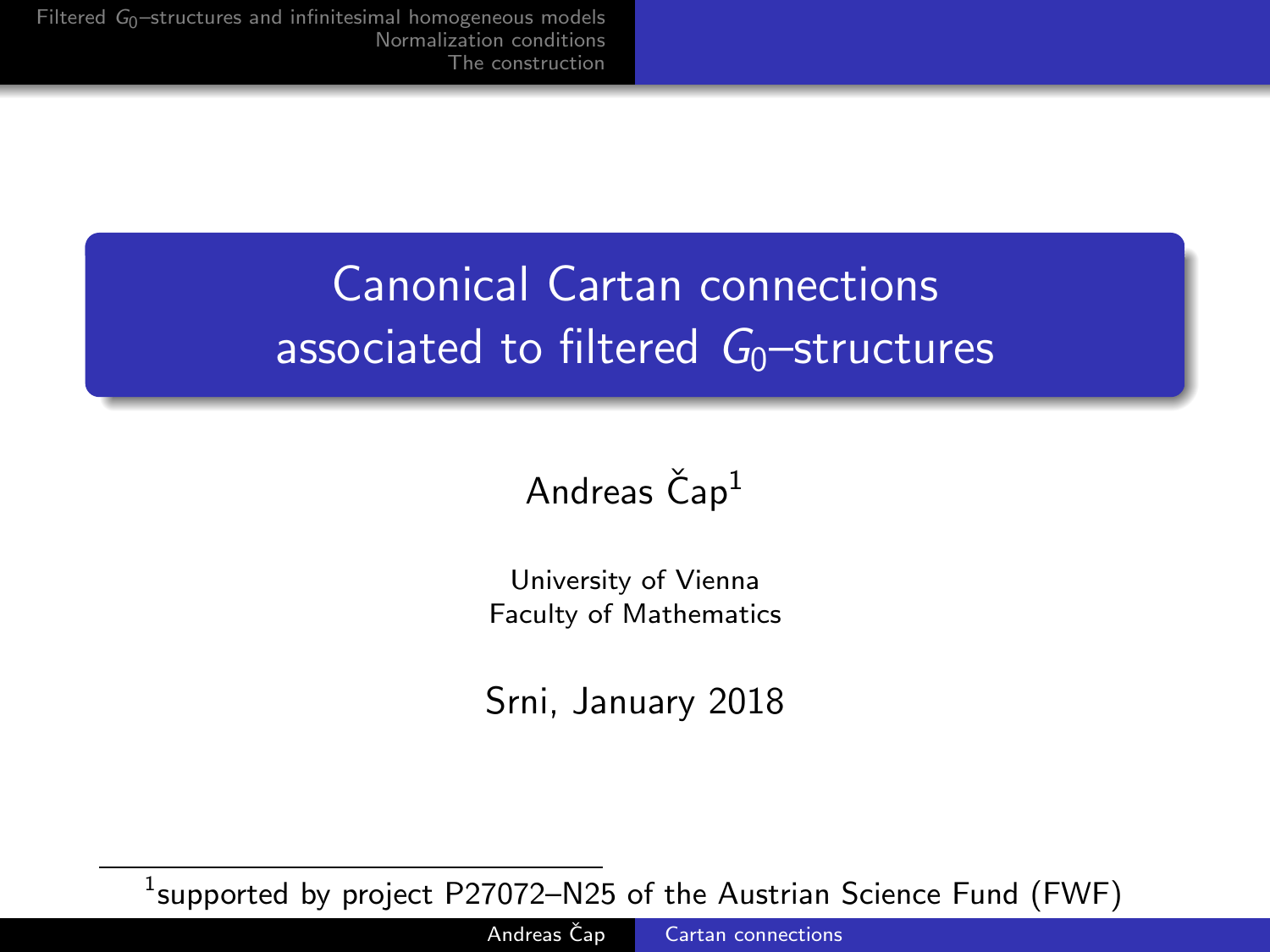- The topic of this talk is a recent construction of canonical Cartan connections associated to filtered  $G_0$ -structures, which is available as arXiv:1707.05627.
- The construction seems to cover essentially the same filtered  $G<sub>0</sub>$ -structures as Morimoto's 1993 paper. It allows a broader class of homogeneous models, seems to be easier to apply, and leads to stronger uniqueness results (independent of the construction).
- I will concentrate on explaining what has to be verified in order to apply the construction to a specific structure. The construction itself can then be used as a "black box".
- A substantial example for an application is my joint article arXiv:1709.01130 with B. Doubrov and D. The, which deals with filtered  $G_0$ -structures equivalent to (systems of) ODEs of higher order. All verifications for this family of cases are carried out in that article.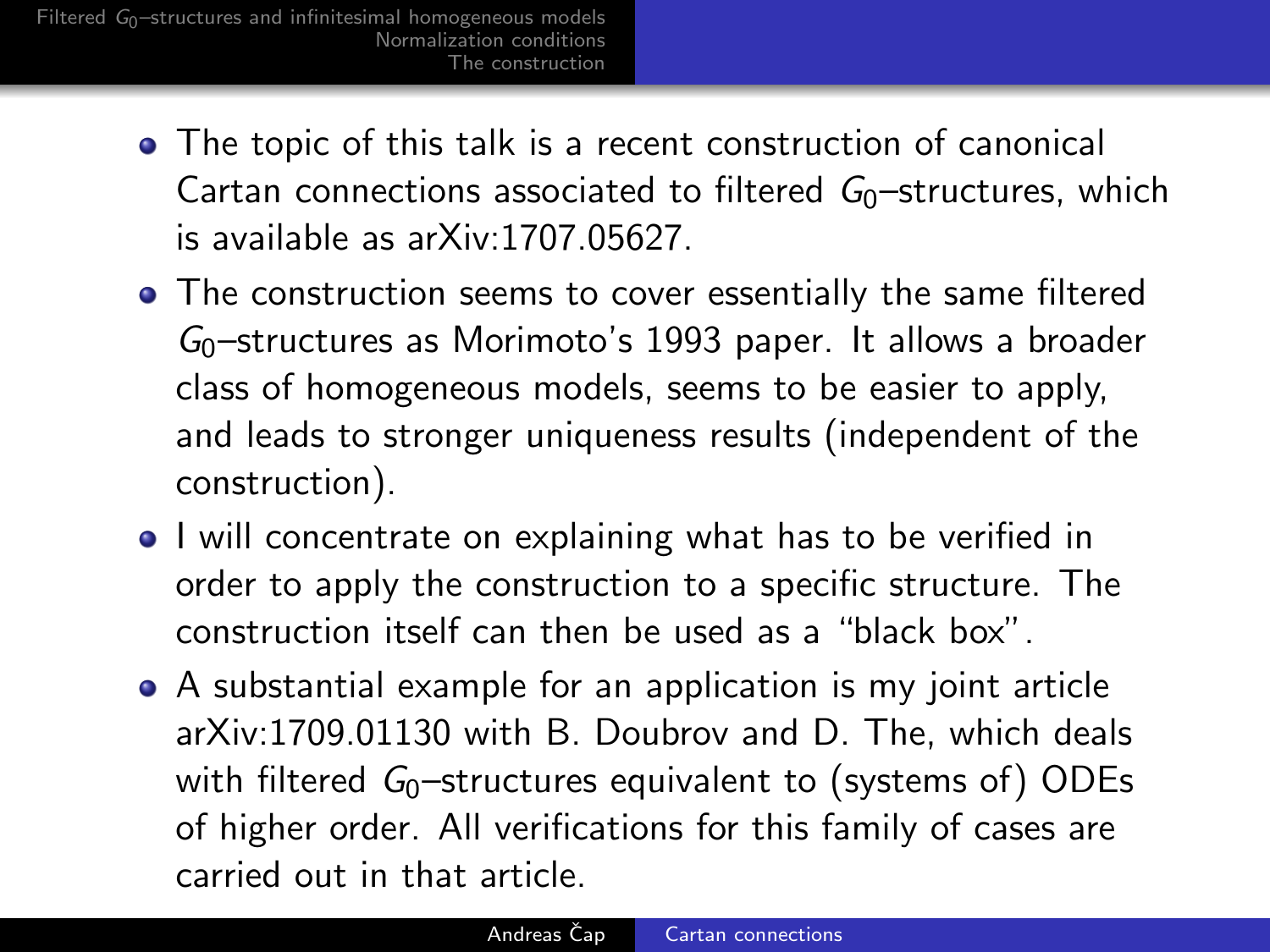





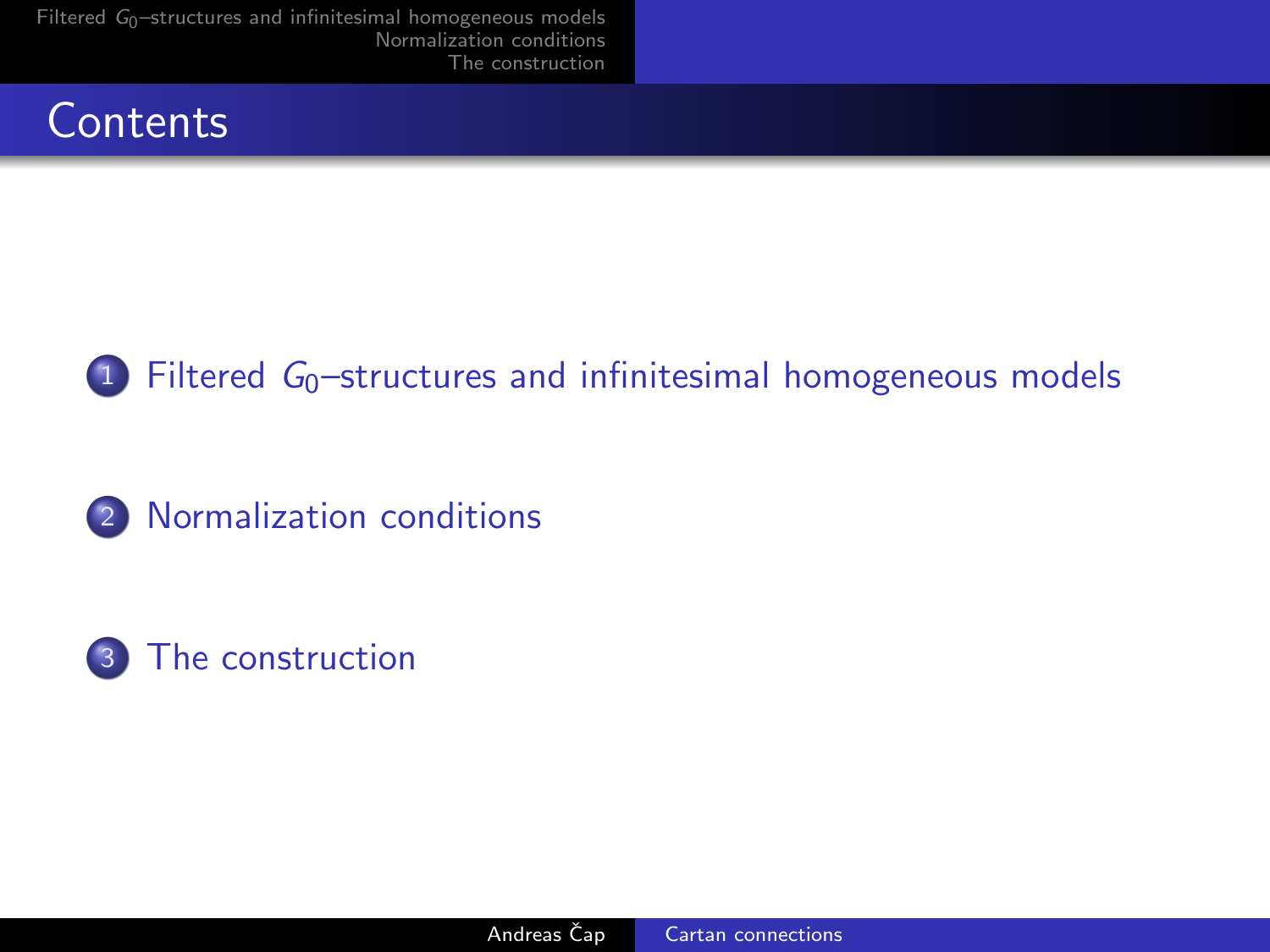### <span id="page-3-0"></span> $G<sub>0</sub>$ -structures and Cartan connections

Recall that for a closed subgroup  $G_0 \subset GL(n,\mathbb{R})$ , the notion of a  $G<sub>0</sub>$ -structure on *n*-manifolds is defined as a reduction of structure group of the linear frame bundle  $\mathcal{P}M \to M$  to  $G_0$ . Viewing  $G_0$  as defining a "structure" on  $\mathbb{R}^n$ , one simply endows each  $\mathcal{T}_\mathsf{x} \mathsf{M}$  with such a structure (depending smoothly on  $x$ ).

Associating a canonical Cartan connection means describing such structures as "curved analogs" of a *homogeneous model*  $G/P$ *.* Here  $G/P$  is described by the principal P–bundle  $G \rightarrow G/P$  and the left Maurer Cartan form that  $P$ –equivariantly trivializes  $TG$ .

To get a candidate for a homogeneous model, one needs a G–invariant G<sub>0</sub>–structure on  $G/P$ , which is not preserved by a larger group than G. Having that, one needs a normalization condition to select a canonical Cartan connection among the ones inducing the given  $G_0$ -structure.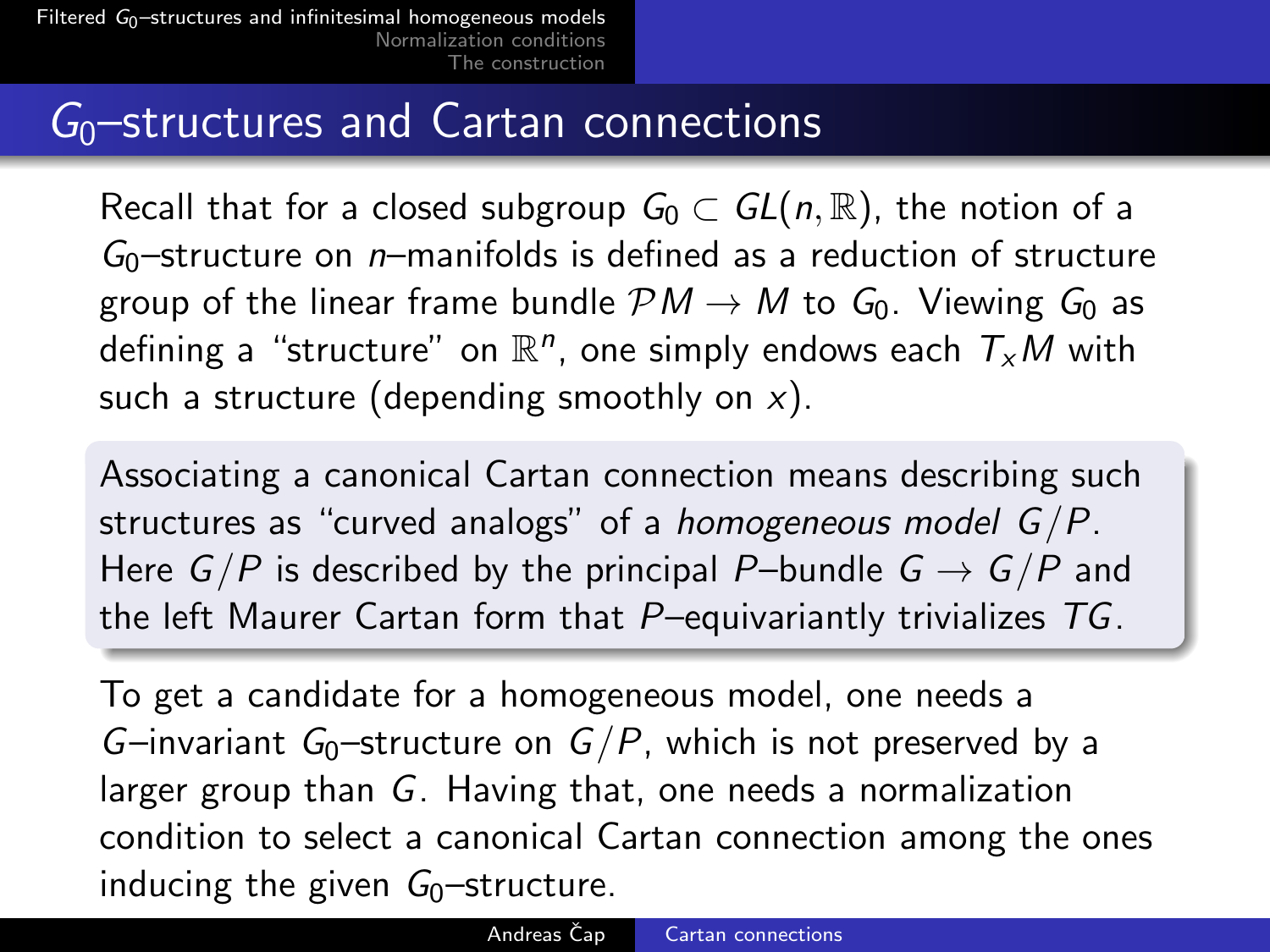## filtered manifolds

Simple examples of  $G_0$ -structures are provided by distinguished subbundles in the tangent bundle. For such structures, the basic invariant ("intrinsic torsion") comes from tensorial maps induced by the Lie bracket of vector fields. Examples like contact structure show that it is important to impose conditions on these invariants.

A filtered manifold is a smooth manifold M together with a filtration  $\mathit{TM} = \mathit{T}^{-\mu}M \supset \cdots \supset \mathit{T}^{-1}M$  by smooth subbundles, such that  $[\Gamma(\,T^iM),\Gamma(\,T^jM)]\subset \Gamma(\,T^{i+j}M)$  for all  $i,j$ . The Lie bracket of vector fields then induces a tensorial map on the associated graded gr(TM), thus making each gr( $T_xM$ ) into a nilpotent graded Lie algebra, the symbol algebra at  $x$ .

For a nilpotent graded Lie algebra  $\mathfrak{m}=\oplus_{i=-\mu}^{-1}\mathfrak{m}_i$ , one says that a filtered manifold  $(M, \{T^iM\})$  is *regular of type*  ${\mathfrak m}$  if the symbol algebras form a locally trivial bundle of Lie algebras modelled on m.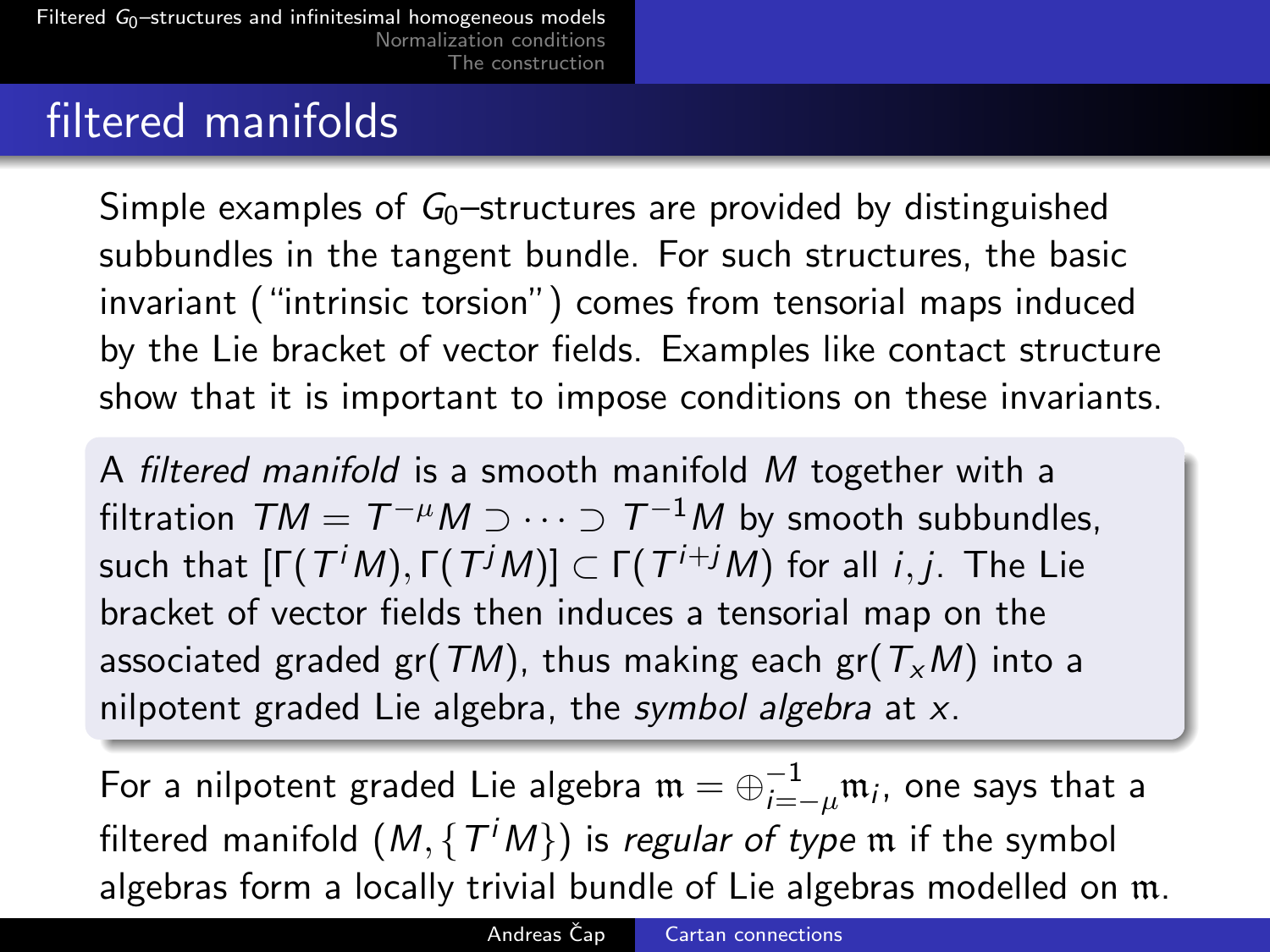### Filtered  $G_0$ -structures

For m as above, the automorphisms preserving the grading form a Lie group Aut $_{\rm gr}(\mathfrak{m}).$  For a filtered manifold  $(\mathcal{M},\{\mathcal{T}^i\mathcal{M}\})$ , which is regular of type m, there is a natural frame bundle for  $gr(TM)$  with structure group  $Aut_{gr}(m)$ . Now consider a Lie group  $G_0$  endowed with an infinitesimally injective homomorphism  $G_0 \to \text{Aut}_{gr}(\mathfrak{m})$ .

A *filtered G*0–structure on  $(M, \{\,T^iM\})$  is a reduction of structure group of the natural frame bundle of  $gr(TM)$  to the group  $G_0$ . If m is generated by m<sub>−1</sub> as a Lie algebra, then the filtration is determined by  $\mathcal{T}^{-1}M\subset \mathcal{T}M$ , which is a bracket generating distribution and the reduction can be expressed in terms of  $\, T^{-1}M_{\cdot}$ 

Examples include equivalent descriptions of parabolic geometries (e.g. CR structures), many types of generic distributions, (systems of) ODEs, and standard  $G_0$ -structures (trivial filtration).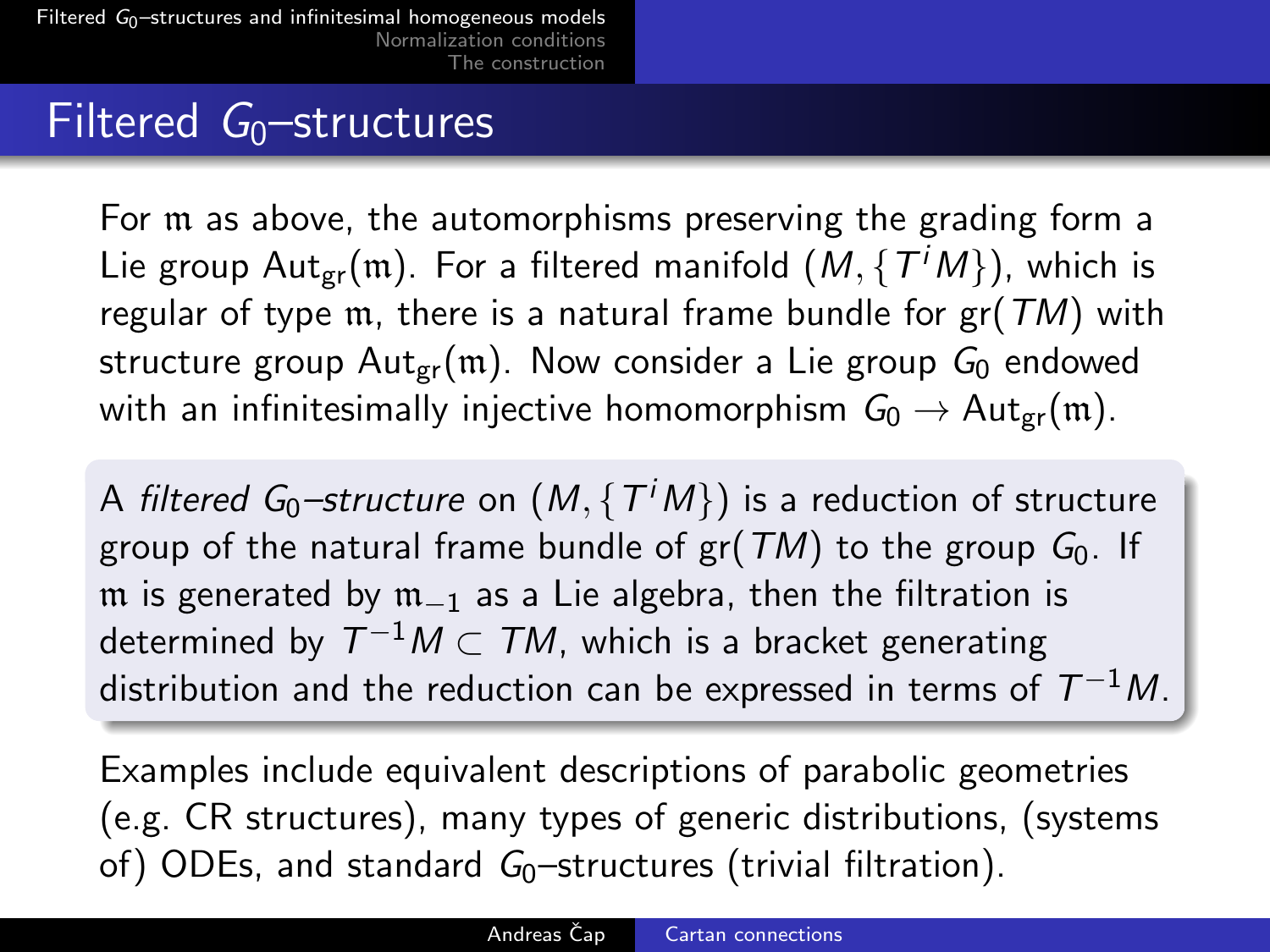> There are some subtleties in the notion of a filtered  $G_0$ -structure, which concern popular structures. Let us consider the case of a corank 1 subbundle  $H \subset TM$  for odd–dimensional M. This defines a  $G_0$ -structure and its intrinsic torsion is the tensorial map  $\mathcal{L}: H \times H \rightarrow TM/H$  induced by the Lie bracket.

- $\bullet$  H is contact if each  $\mathcal{L}_{x}$  is non–degenerate.
- Equivalently,  $(M, H)$  is a filtered manifold which is regular of type m for a Heisenberg algebra m.
- Adding an inner product or a complex structure on a general H, one again obtains a (usual)  $G_0$ -structure.
- $\bullet$  If H is contact, then additional compatibility conditions have to be satisfied in order to get a filtered  $G_0$ -structure.
- For inner products these conditions amount to requiring continuously varying invariants to be constant.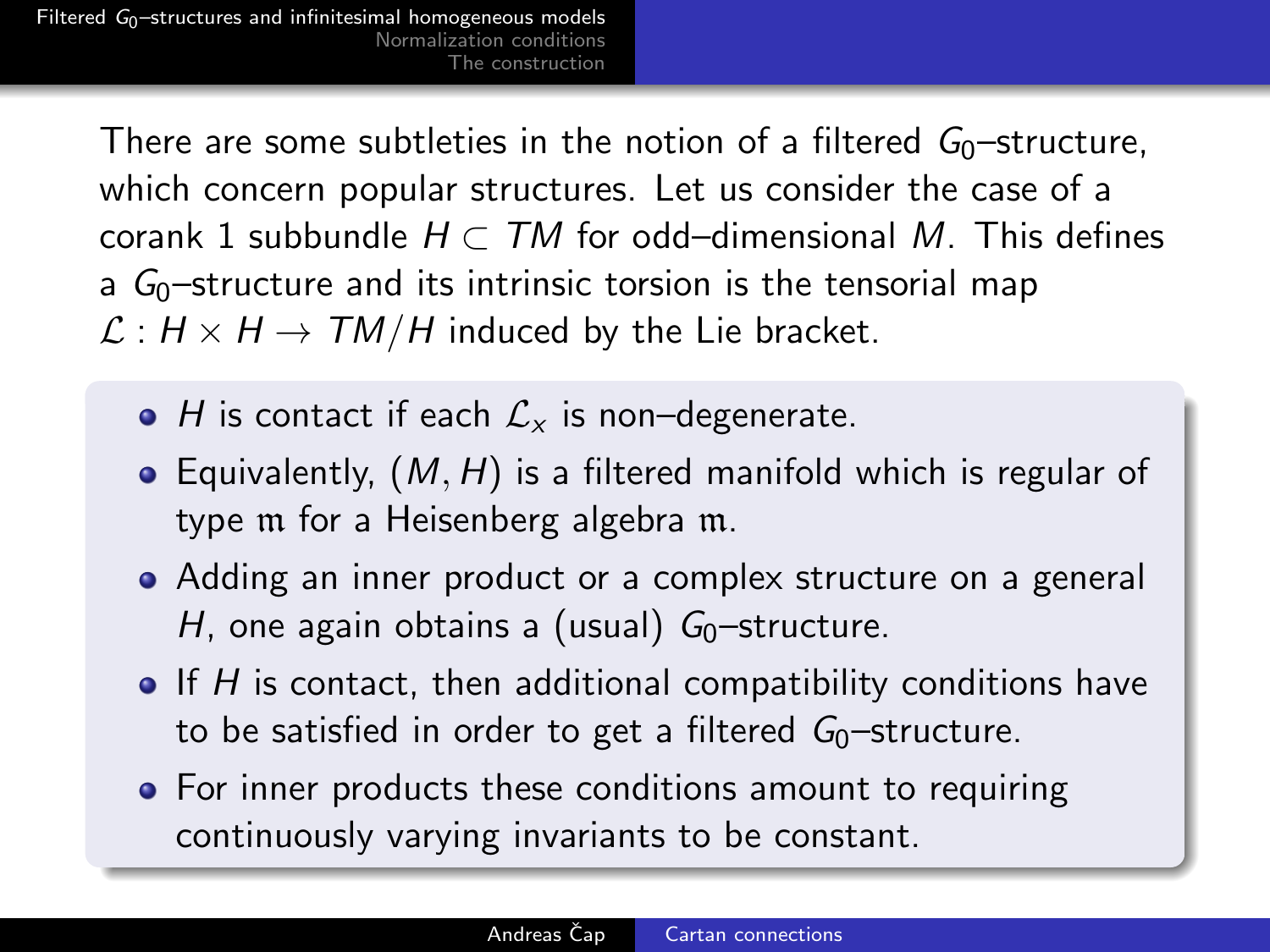What is needed to make a homogeneous space  $G/P$  into a filtered manifold in a G–invariant way?

- a filtration of  $g/p$  compatible with the bracket or equivalently
- a filtration  $\mathfrak{g}=\mathfrak{g}^{-\mu}\supset\cdots\supset\mathfrak{g}^{-1}\supset\mathfrak{g}^0=\mathfrak{p}$  such that  $[\mathfrak{g}^i,\mathfrak{g}^j]\subset \mathfrak{g}^{i+j}$  for all  $i,j\leq 0$
- $\bullet$  Then  $G/P$  is automatically regular of type m with  $\mathfrak{m}_i = \mathfrak{g}^i / \mathfrak{g}^{i+1}$  for  $i = -\mu, \ldots, -1$  and the induced bracket.

This filtration can be extended to positive degrees by defining  $\frak{g}^1:=\{A\in\frak{g}^0:\forall j< 0: \frak{ad}_A(\frak{g}^j)\subset\frak{g}^{j+1}\}$  and similarly defining  $\frak{g}^i$ for all  $i>0$ . In particular,  $\mathfrak{g}^1$  corresponds to a closed normal subgroup  $P_+ \subset P$  and putting  $G_0 := P/P_+$ , we obtain a G–invariant filtered G<sub>0</sub>–structure on  $G/P$ . Now we take an abstract version of this. It turns out that not all conditions have to be imposed at this stage.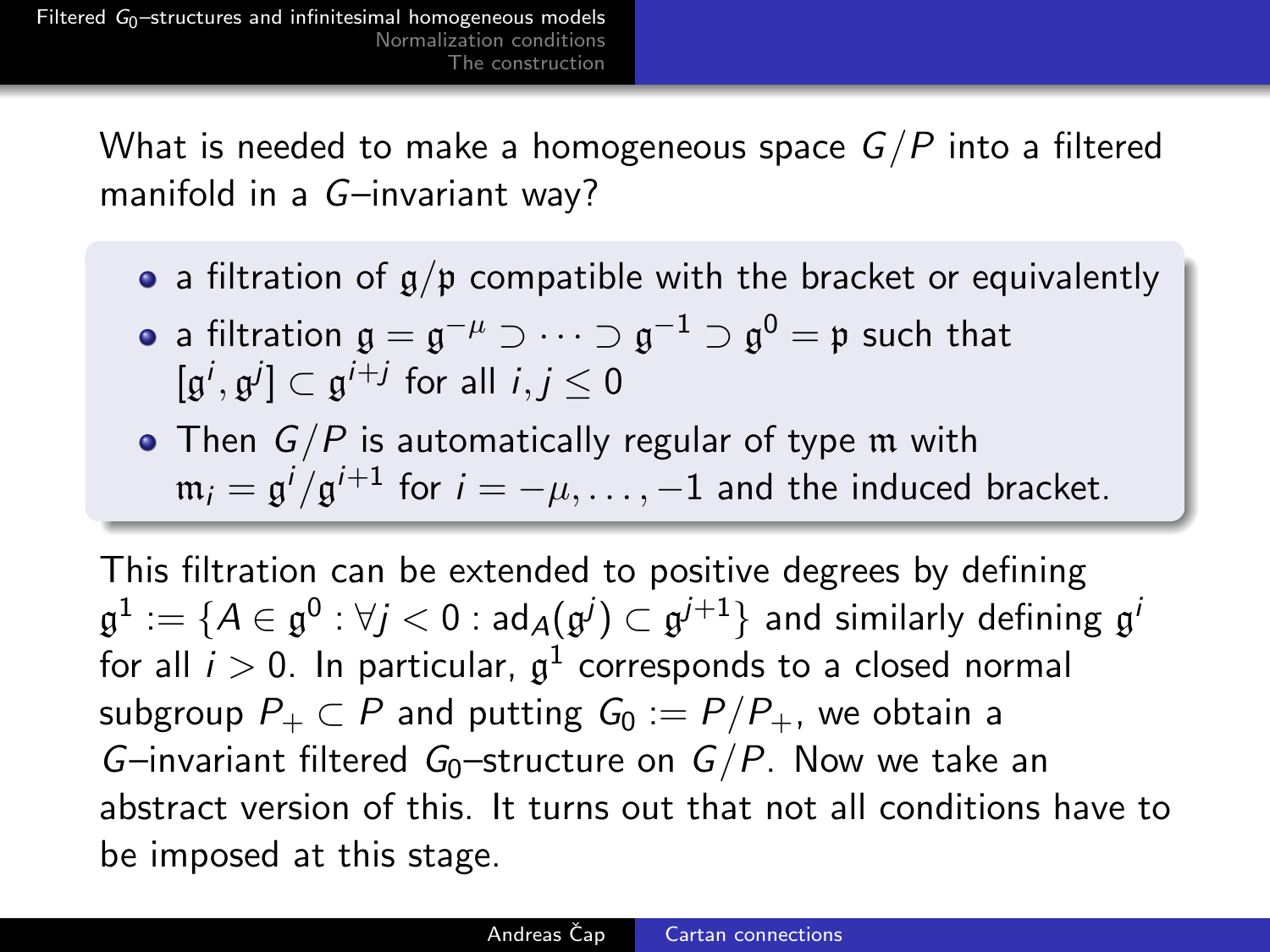# Admissible pairs

An *admissible pair*  $(g, P)$  consists of

- a filtered Lie algebra  $(\mathfrak{g}, \{\mathfrak{g}^i\}_{i=-\mu}^\nu)$  with  $\mu\geq 1$ ,  $\nu\geq 0$
- a Lie group  $P$  with Lie algebra  $\mathfrak{p}:=\mathfrak{g}^0$

a homomorphism Ad :  $P \rightarrow \mathsf{Aut}_f(\mathfrak{g})$  with derivative ad  $|_{\mathfrak{g}^0}$ such that

- there is no ideal in  $\mathfrak g$  which is contained in  $\mathfrak g^0$
- if  $A\in\mathfrak{g}^0$  is such that for all  $i=-\mu,\ldots,-1$ , we have  $\mathsf{ad}(A)(\mathfrak{g}^i)\subset \mathfrak{g}^{i+1}$ , then  $A\in \mathfrak{g}^1$

The ideal  $\mathfrak{g}^1\subset\mathfrak{g}^0$  corresponds to a closed normal subgroup  $P_+ \subset P$  and we put  $G_0 = P/P_+$  and  $\mathfrak{m} = \text{gr}(\mathfrak{g})$ . Now the concept of a regular Cartan geometry of type  $(g, P)$  makes sense, and one proves directly that such a geometry determines an underlying filtered  $G_0$ -structure.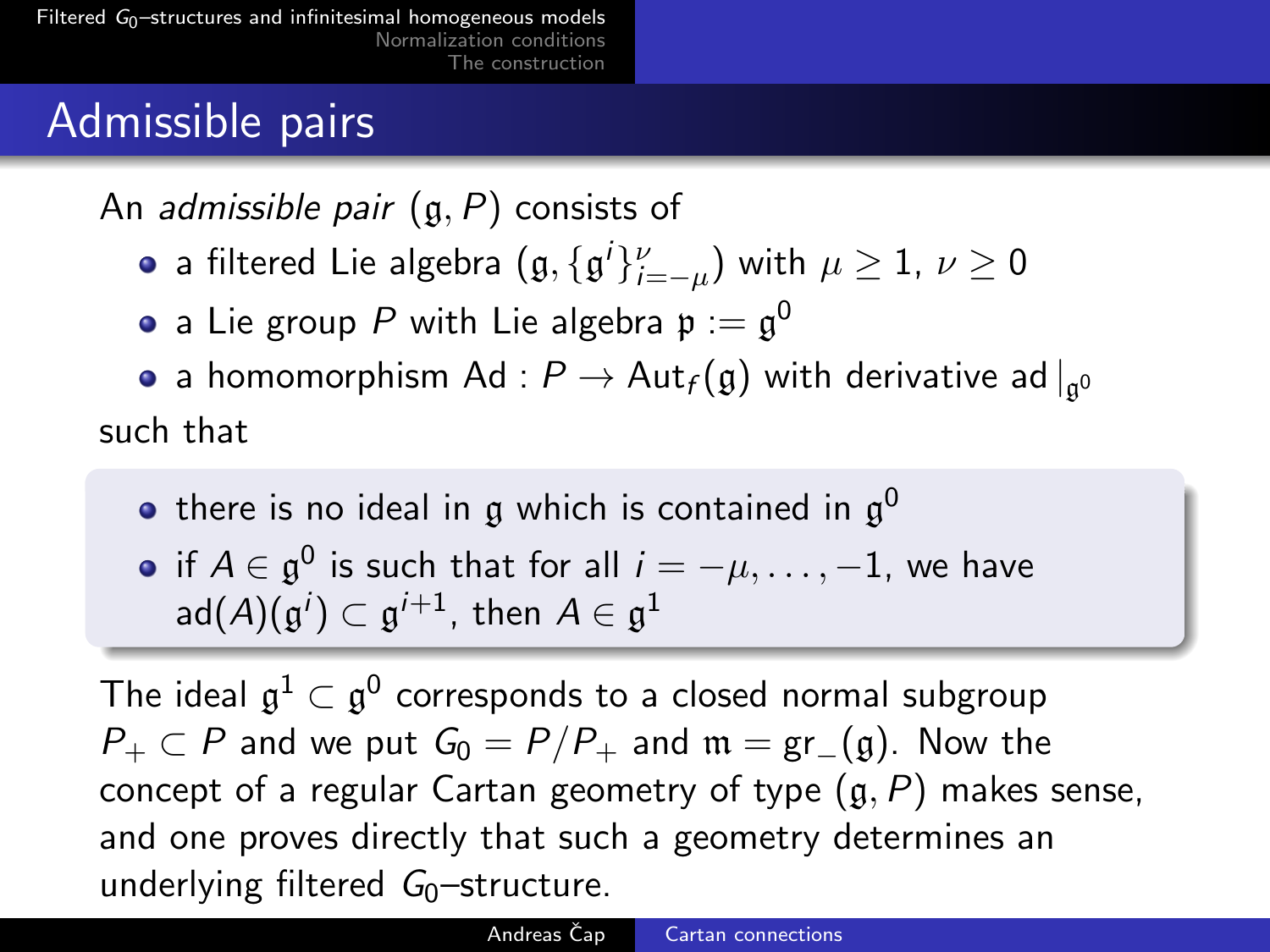> Consider an admissible pair  $(g, P)$ , the associated graded Lie  $\mathsf{algebra}\; \mathsf{gr}(\mathfrak{g})=\oplus_{i=-\mu}^{\nu} \mathsf{gr}_i(\mathfrak{g}),$  and  $\mathsf{put}\; \mathfrak{m}:=\mathsf{gr}_{-}(\mathfrak{g})$  and  $G_0 := P/P_+$ . In terms of  $G/P$ , this gives us a G-invariant filtered  $G<sub>0</sub>$ -structure, but we also need that G is the full automorphism group to have a chance for canonical Cartan connections.

### Definition

- $\bullet$  (g, P) is an infinitesimal homogeneous model for filtered  $G_0$ -structures if  $gr(g)$  is the full (Tanaka) prolongation of  $\mathfrak{m} \oplus \operatorname{gr}_0(\mathfrak{g}) \subset \operatorname{gr}(\mathfrak{g}).$
- If in addition  $\text{gr}_0(\mathfrak{g}) = \mathfrak{der}_{\text{gr}}(\mathfrak{m})$ , then  $(\mathfrak{g}, P)$  is an *infinitesimal* homogeneous model for filtered manifolds of type m.

This is most easily expressed in terms of  $H^1(\mathfrak{m},\operatorname{gr}(\mathfrak{g}))$  being concentrated in certain homogeneous degrees. If there are no better choices, one can algebraically construct a candidate for an infinitesimal homogeneous model starting from  $(m, G_0)$ .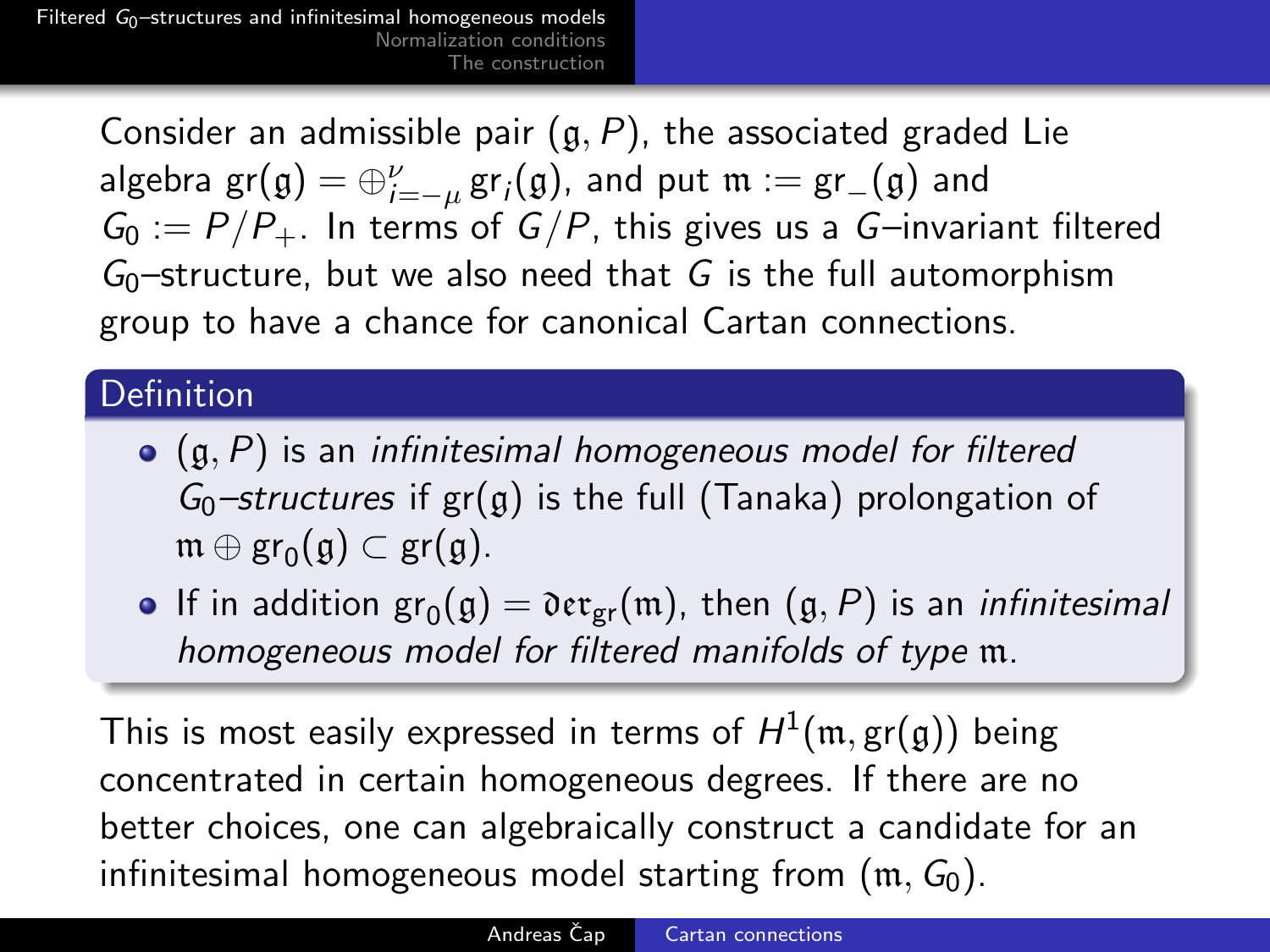> <span id="page-10-0"></span>A Cartan geometry of type  $(g, P)$  over M is given by a principal P–bundle  $p:\mathcal{G}\to M$  and a Cartan connection  $\omega\in\Omega^1(\mathcal{G},\mathfrak{g}).$  In their study, horizontal g-valued differential forms on  $G$  are of particular importance. Using  $\omega$ , such k–forms can be identified with smooth functions with values in  $\Lambda^k(\mathfrak{g}/\mathfrak{p})^*\otimes\mathfrak{g}.$  These spaces naturally are P–modules and carry a P–invariant filtration.

The associated graded vector space to this filtered vector space can be naturally identified with the graded vector space  $\mathsf{C}^k(\mathfrak{m},\mathsf{gr}(\mathfrak{g}))$ of  $k$ –cochains. The projection to the associated graded is given by choosing representatives in  $\mathfrak{g}^i/\mathfrak{p}$  for elements in  $\operatorname{\sf gr}_{i}(\mathfrak{g})$  (with  $i < 0$ ), then apply the given map and project the result to gr(g).

The cochain spaces naturally are  $G_0$ –modules, but not P–modules. But we have a  $G_0$ -equivariant Lie algebra cohomology differential  $\partial$  defined on them. This involves the Lie algebra structures on m and on  $gr(g)$ , not the one on g! Using this, we can define an abstract version of a normalization condition.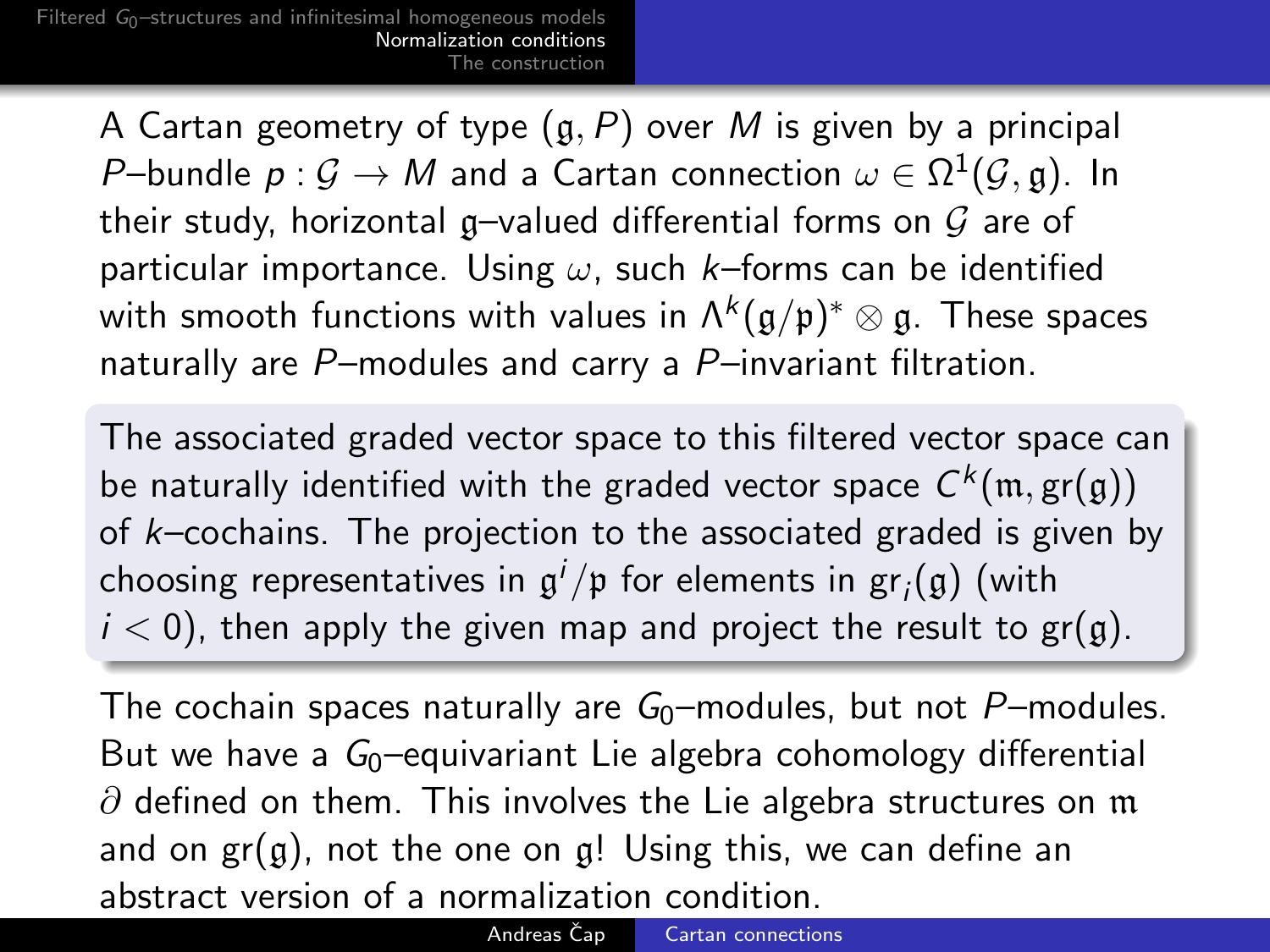A *normalization condition* is a P–submodule  $\mathcal{N} \subset \Lambda^2(\mathfrak{g}/\mathfrak{p})^* \otimes \mathfrak{g}$ such that for each  $i>0$  the image of  $\mathcal{N}^i$  (homogeneity  $\geq i)$  under the projection to the associated graded  $\mathsf{C}^2(\mathfrak{m},\operatorname{\mathsf{gr}}(\mathfrak{g}))_i$  is complementary to im $(\partial) \cap \mathcal{C}^2(\mathfrak{m},\operatorname{\sf gr}(\mathfrak{g}))_i.$ 

To get an analog of harmonic curvature, a second concept is needed. A P–submodule  $\tilde{\mathcal{N}} \subset \mathcal{N}$  is called *negligible* if for each  $i>0$ , gr $_i(\tilde{\mathcal{N}}^i)$  has trivial intersection with ker $(\partial).$  It is called maximally negligible if this image is even complementary to ker( $\partial$ ).

For a Cartan geometry  $(p: \mathcal{G} \to M, \omega)$  of type  $(\mathfrak{g}, P)$ , the curvature function has values in  $\Lambda^2(\mathfrak{g}/\mathfrak{p})^*\otimes\mathfrak{g}$ . Thus we can simply define such a geometry to be *normal* if the values lie in  $\mathcal{N}$ .

If we have also fixed a negligible submodule  $\tilde{\mathcal{N}} \subset \mathcal{N}$ , then we can define the essential curvature via projecting the curvature function to  $\mathcal{N}/\tilde{\mathcal{N}}$ . If  $\tilde{\mathcal{N}}$  is maximal, then  $\mathsf{gr}(\mathcal{N}/\tilde{\mathcal{N}}) \cong H^2(\mathfrak{m}, \mathsf{gr}(\mathfrak{g}))_+$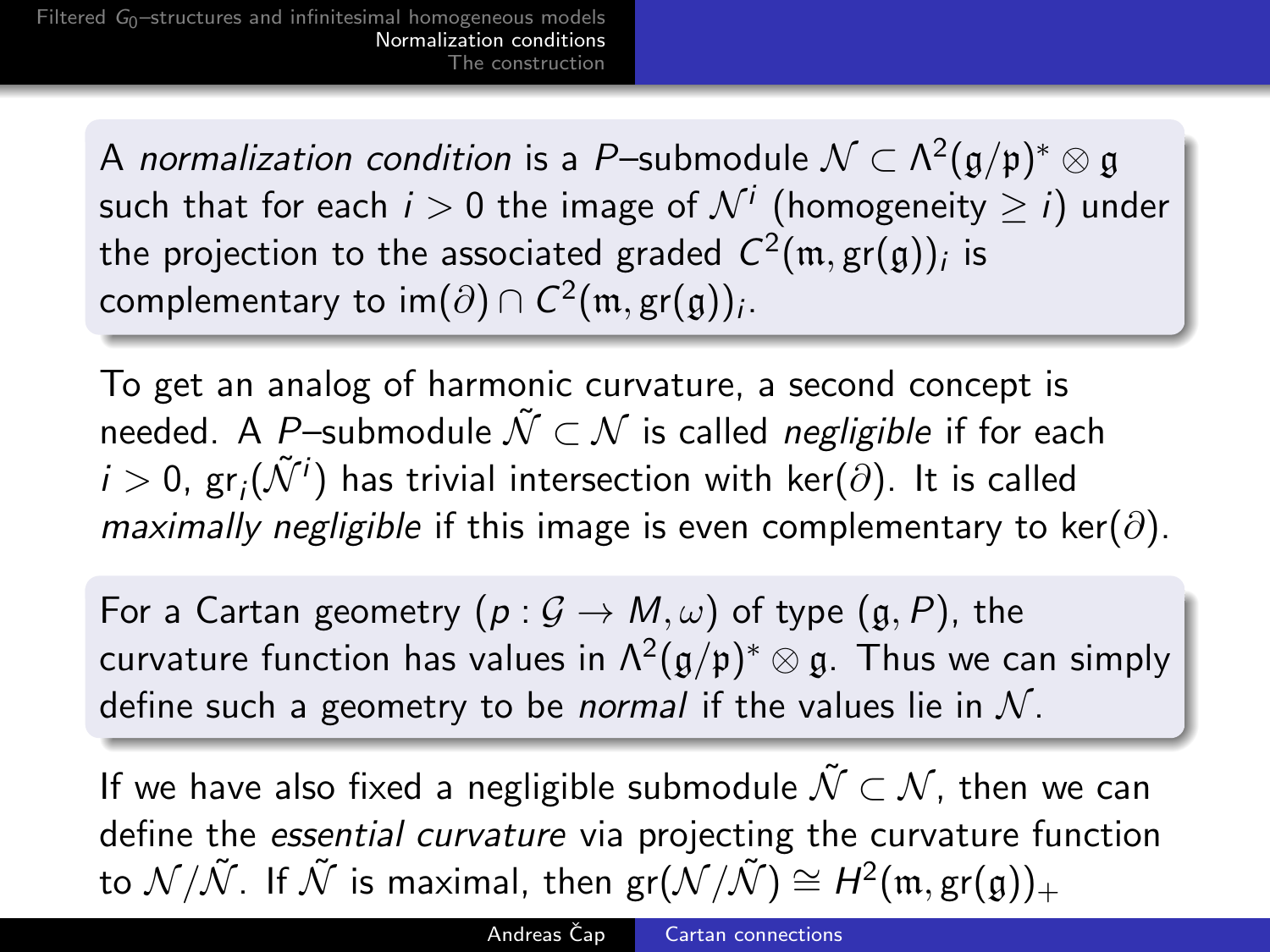## Codifferentials

There is a general notion of a codifferential that can be used to obtain normalization conditions, e.g. for parabolics and (systems of) ODEs. Such a codifferential consists of  $P$ –equivariant maps  $\partial^*:\mathsf{\Lambda}^k(\mathfrak{g}/\mathfrak{p})^*\otimes\mathfrak{g}\to \mathsf{\Lambda}^{k-1}(\mathfrak{g}/\mathfrak{p})^*\otimes\mathfrak{g}$  for  $k=2,3$  such that  $\partial^*\circ\partial^*=0.$  In order to ensure that  $\mathsf{ker}(\partial^*)\subset\Lambda^2(\mathfrak{g}/\mathfrak{p})^*\otimes\mathfrak{g}$  is a normalization condition and im $(\partial^*)$   $\subset$  ker $(\partial^*)$  is a maximally negligible submodule, one has to require in addition that

- $\partial^*$  is compatible with homogeneities, and if an element of homogeneity  $\ell > 0$  is in im $(\partial^*)$  then it can be written as the image of an element of the same homogeneity.
- The induced maps  $\text{gr}_0(\partial^*)$  on the associated graded are disjoint to  $\partial$  (in the appropriate degrees) in the usual sense of Kostant.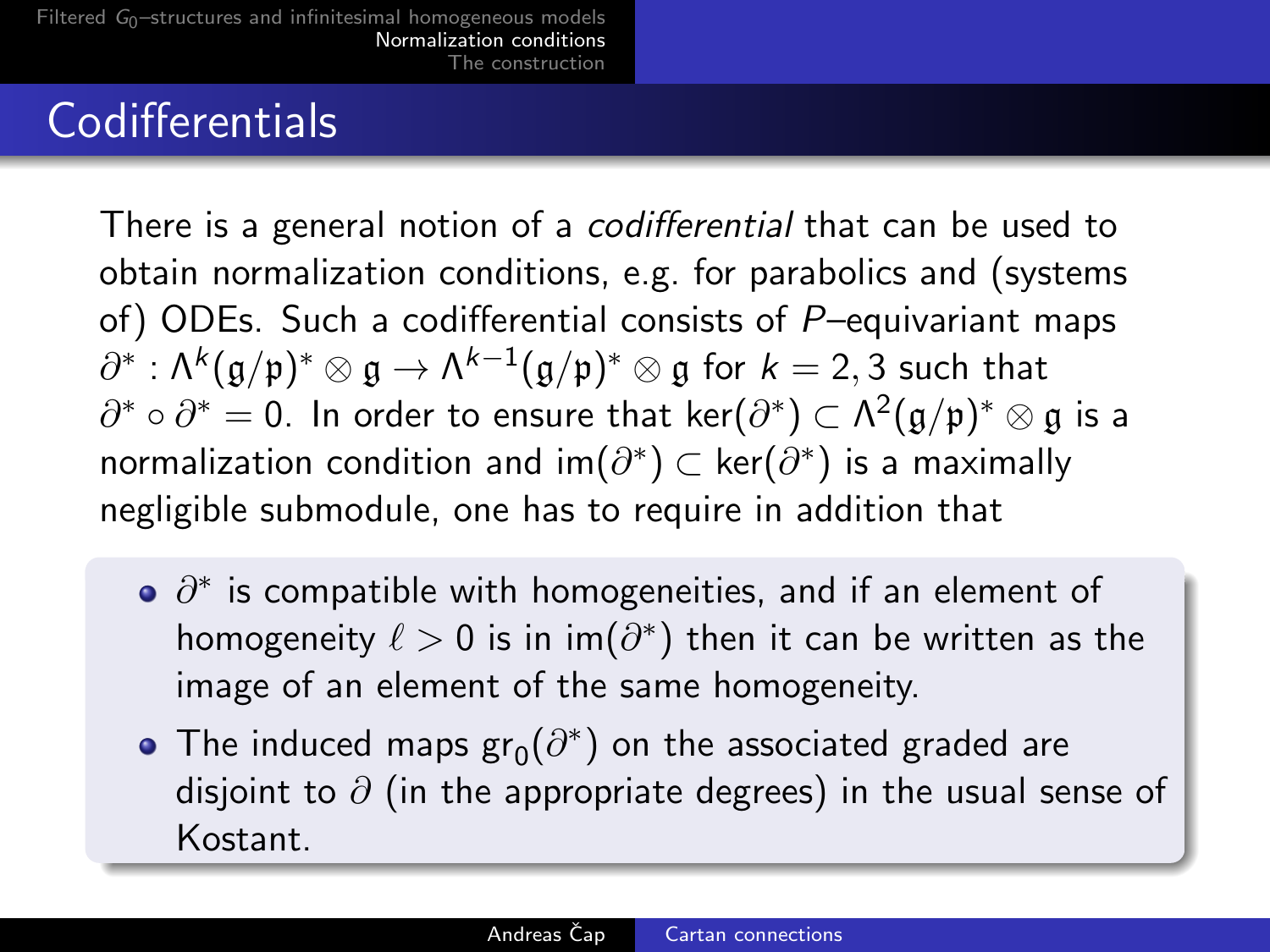> <span id="page-13-0"></span>For a (regular) Cartan geometry  $(p: \mathcal{G} \to M, \omega)$ , the basic constructions all work in the language of P–equivariant, horizontal g–valued forms on  $G$  or the corresponding P–equivariant functions. The main tool is the covariant exterior derivative  $d^{\omega}$  defined by

$$
d^{\omega}\varphi(\xi_0,\ldots,\xi_k):=\\d\varphi(\xi_0,\ldots,\xi_k)+\sum_{i=0}^k(-1)^i[\omega(\xi_i),\varphi(\xi_0,\ldots,\widehat{\xi_i},\ldots,\xi_k)]
$$

- $d^{\omega}$  preserves the subspace of horizontal, equivariant forms, and is compatible with the natural notion of homogeneity on such forms.
- Thus it induces a well defined operation on the associated graded, which turns out to be tensorial and induced by the Lie algebra cohomology differential ∂.
- $\bullet$  The curvature K of the Cartan connection  $\omega$  satisfies the Bianchi identity  $d^{\omega}K = 0$ .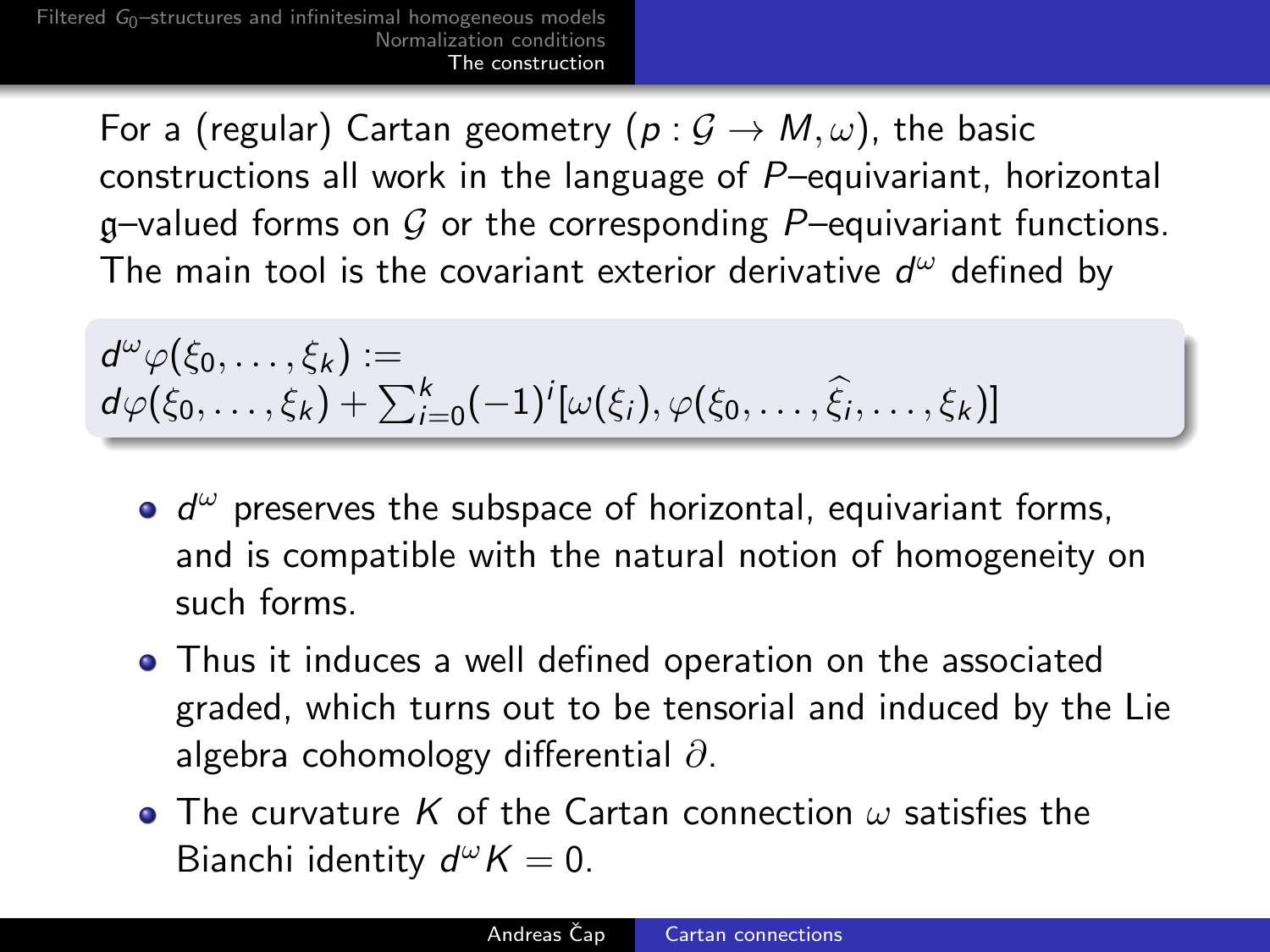> The key property of  $d^{\omega}$  for our purposes is its role in computing the change of curvature resulting from a change of Cartan connections:

- If  $\omega$  and  $\hat{\omega}$  are Cartan connections on  $\mathcal{G}$ , then  $\varphi := \hat{\omega} \omega$  lies in  $\Omega^1_{\text{hor}}(\mathcal G,\mathfrak g)_P$ .
- **If**  $\omega$  is regular, then  $\hat{\omega}$  is regular iff  $\varphi$  is homogeneous of degree  $> 0$  and it induces the same underlying filtered G<sub>0</sub>–structure iff  $\varphi$  is homogeneous of degree  $\geq 1$ .
- Conversely, if  $\omega$  is regular then for any  $\varphi \in \Omega^1_{\text{hor}}(\mathcal G, \mathfrak g)^1_{P}$ ,  $\hat{\omega} = \omega + \varphi$  is a regular Cartan connection inducing the same underlying filtered  $G_0$ -structure as  $\omega$ .
- If for  $\ell > 1$ , we have  $\hat{\omega} = \omega + \varphi$  with  $\varphi$  homogeneous of degree  $\geq \ell$ , then for the curvatures  $\hat{K}$  and K, we get that  $\hat{K} - K$  is homogeneous of degree  $\geq \ell$  and  $\hat{K} - K - d^\omega \varphi$  is homogeneous of degree  $\geq \ell + 1$ .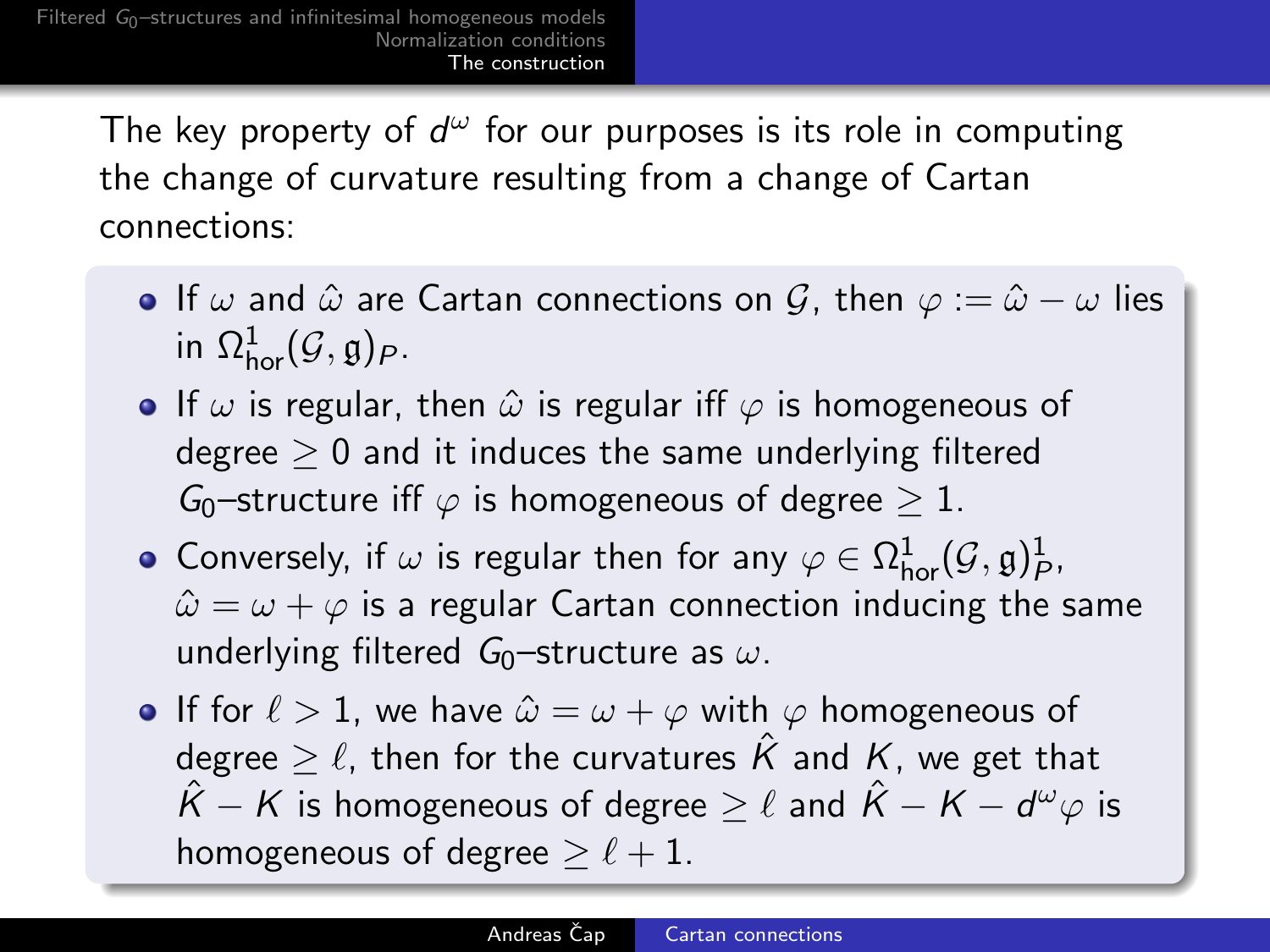# The two main technical theorems

### Theorem

Let  $(a, P)$  be an admissible pair and let N be a normalization condition for  $(g, P)$ . Then given any regular Cartan geometry  $(p: \mathcal{G} \to M, \omega)$  of type  $(q, P)$ , there is a normal Cartan connection  $\hat{\omega}$  on G that induces the same underlying filtered G<sub>0</sub>–structure as  $\omega$ .

One also easily proves that for any negligible submodule  $\tilde{\mathcal{N}} \subset \mathcal{N}$ . the curvature of a normal Cartan geometry vanishes if and only if its essential curvature vanishes.

#### Theorem

Let  $(g, P)$  be an infinitesimal homogeneous model for filtered  $G_0$ -structures and let  $\mathcal N$  be a normalization condition. Then any two regular normal Cartan connections, which induce the same underlying filtered  $G_0$ -structure are related by an isomorphism.